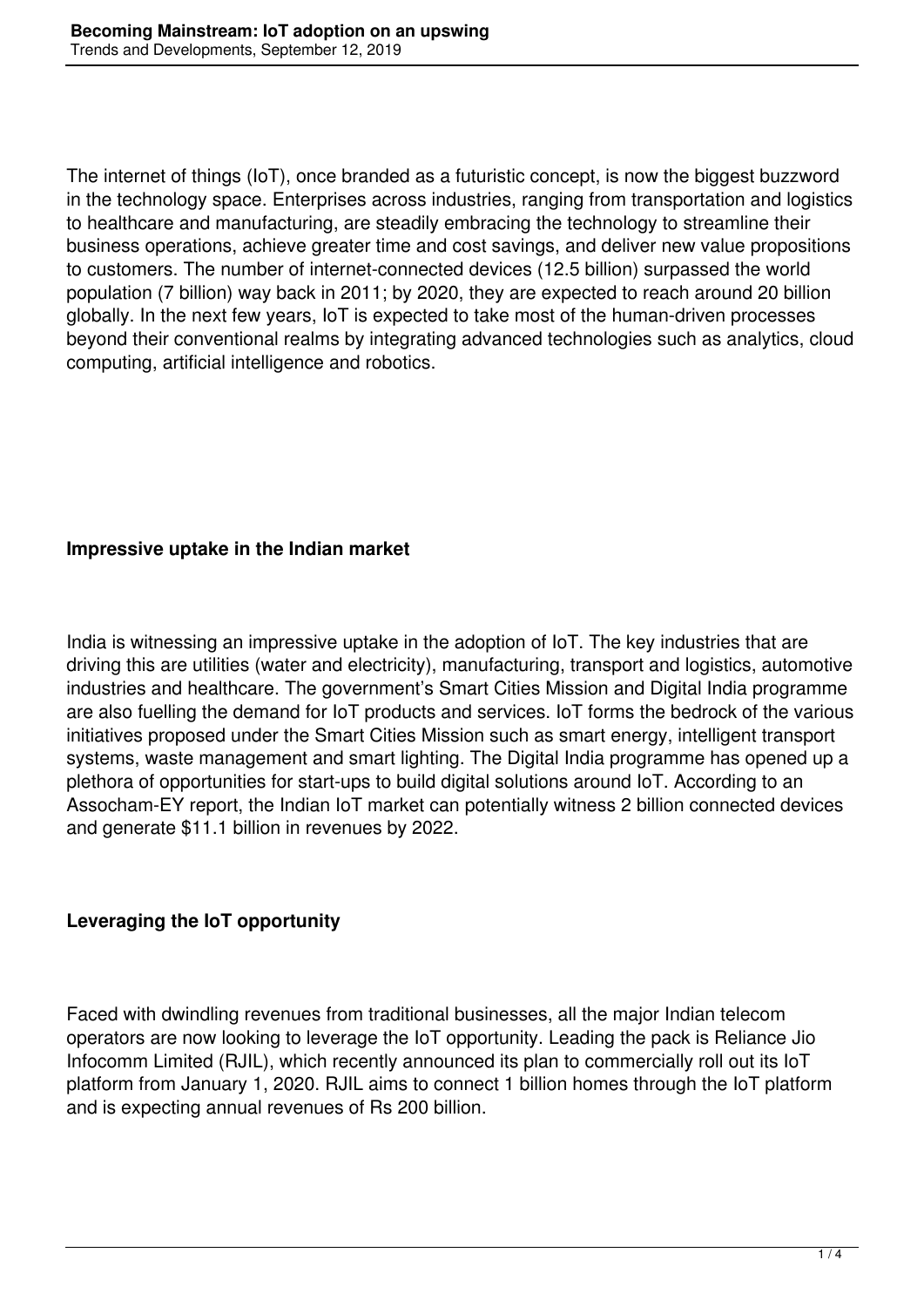IoT is a key focus area for Bharti Airtel as well. It has built an independent IoT vertical as part of its Airtel business segment, which generated revenues of \$1.7 billion during 2018-19. The operator has identified the automobile sector as a major focus area of its IoT business. It recently partnered with MG Motors for the latter's Hector car wherein it introduced an IoT solution that supports multiple features like vehicle telematics, navigation and infotainment services. Airtel has also rolled out its first indigenous IoT connectivity management platform, which has enabled MG Motors to offer a differentiated experience to its customers. Bharti Airtel is also exploring partnerships with global operators and technology companies to develop new IoT use cases for verticals such as energy, utility and smart cities.

Vodafone Idea Limited (VIL) is focusing on narrowband IoT (NB-IoT) services to drive its enterprise business. NB-IoT is a new technology standard that provides significantly improved and deeper network coverage for communication between machines while lowering power consumption by devices. VIL has already launched commercial proofs of concept for NB-IoT services in Kochi, Jaipur, Bengaluru and Chennai to support use cases, such as smart energy metering, asset tracking, cold chain monitoring, smart parking and wearables. It has adopted a partner-led approach to build a complete ecosystem around its NB-IoT network. With regard to the broader IoT business, which runs on normal GSM SIMs, VIL aims to take its 80-odd partner base to over 1,000 in the next 12 months.

# **Challenges in IoT adoption**

Concerns around security and privacy are the key inhibitors to large-scale IoT deployment. A single weak link in the IoT ecosystem can allow hackers and cybercriminals to gain access to the entire dataset in the ecosystem with serious implications. For instance, in government departments, a flawed security framework can lead to the leakage of sensitive government documents and tampering of official records. According to a recent survey by software major Microsoft, the top three security concerns in IoT adoption include creating strong user authentication, tracking and managing each IoT device, and securing endpoints for each IoT device. A report by Bengaluru-based telecom solutions provider Subex states that India witnessed a 22 per cent increase in cyberattacks on IoT deployments in the quarter ended June 2019, making it the most attacked nation in the IoT space in this period. According to the report, in terms of the number of attacks, the most affected sectors were smart cities, financial services and transportation.

Other major factors limiting the adoption of IoT are growing complexities in IoT solutions and the lack of skilled personnel to deal with them. IoT sensors not only gather data from a heterogeneous set of devices, they also make this information accessible on various platforms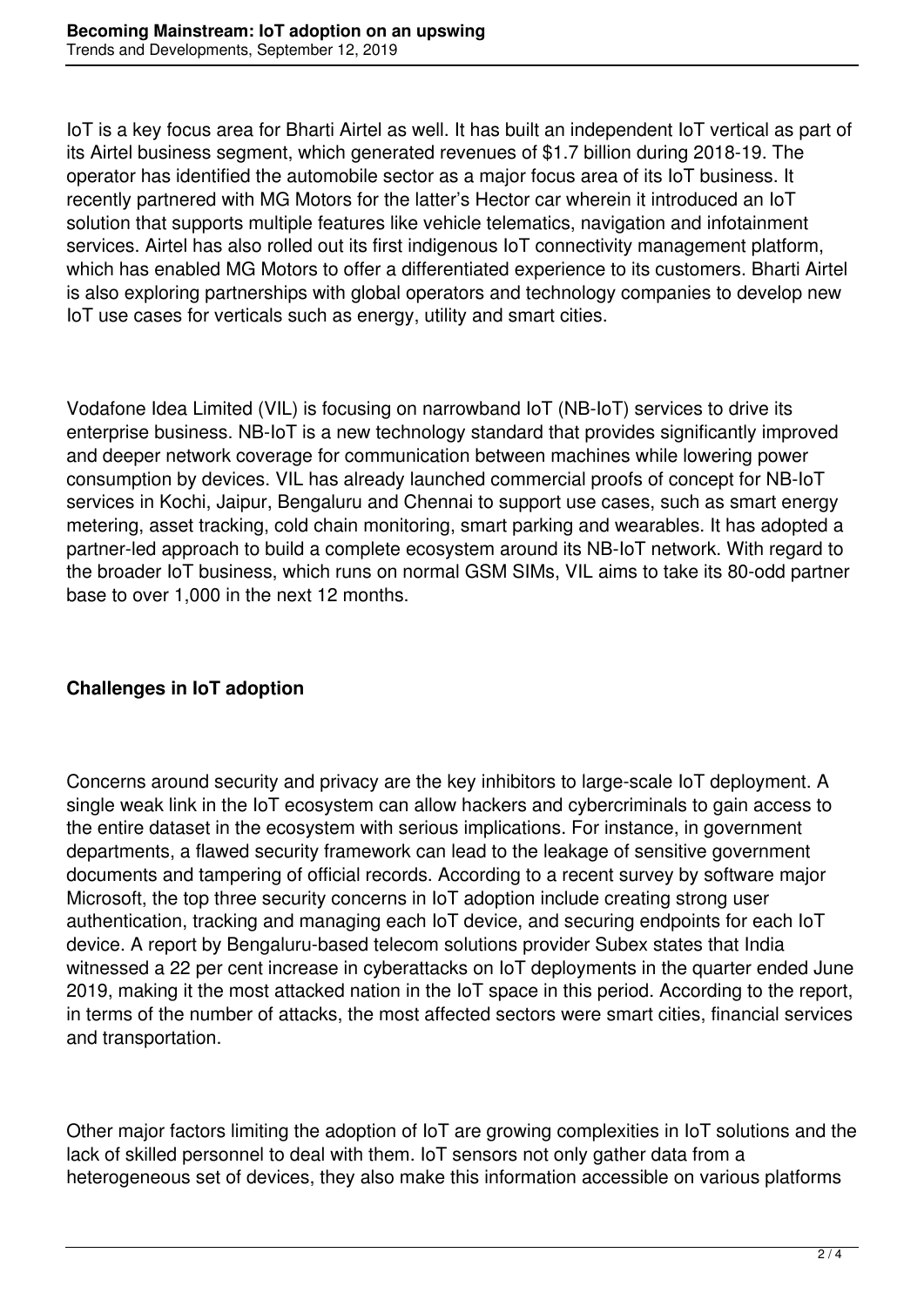such as computers, tablets, and mobile phones, and to various entities such as owners, developers and technicians. The involvement of multiple devices and players in the value chain increases the complexity of the user interface, thus hampering user experience. Interoperability is another issue. The majority of IoT devices are fragmented and lack interoperability because of different operating systems, vendors, versions or times of purchase, incommunicable connectivity frameworks, and inconsistent communication protocol standards.

Moreover, it is difficult to assess the returns on IoT projects and, therefore, take decisions on IoT strategies. This is because IoT projects are significantly different from traditional IT investments.

# **Technologies to make IoT mainstream**

Despite recent strides in the commercialisation of IoT use cases, the use of the technology in several segments is still a work in progress with several missing pieces. The uptake of the following technologies is likely to speed up IoT adoption, and deliver measurable results across industries and sectors:

• 5G: The roll-out of 5G promises a more IoT-friendly ecosystem, with vast improvements in the current capabilities of 4G networks. With blazing-fast data speeds and near-zero latencies, 5G will help ensure the exchange of information among devices with no time lags. This will be particularly beneficial for IoT deployments in healthcare, logistics and smart cities.

• eSIM cards: Currently, the majority of IoT devices rely on Wi-Fi networks and SIM cards for connectivity. While it is difficult to provide a seamless Wi-Fi network all the time and in all the environments, it is not logistically feasible to put a SIM card in each IoT-enabled device. In this context, embedded SIM (eSIM) cards are emerging as a viable alternative for providing connectivity to IoT devices. An eSIM card obviates the need to physically change the SIM card while switching to a new service provider. eSIM cards also facilitate device bundling as consumers can conveniently add new devices to their existing subscription plans without installing additional physical SIM cards.

• New connectivity protocols: IoT vendors are exploring new forms of connectivity protocols such as low power wide area network (LPWAN), long range (LoRa) and low power network